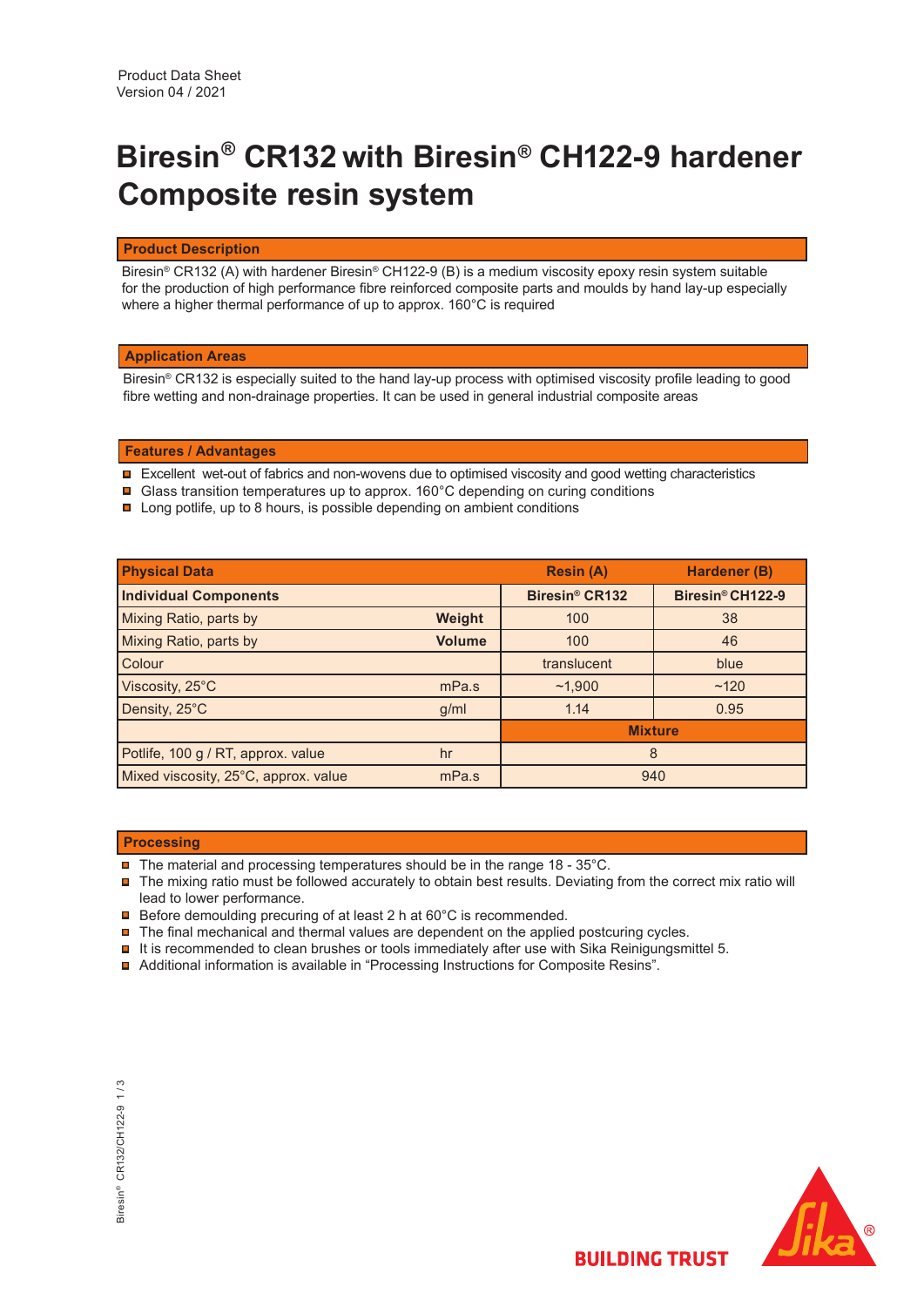| Mechanical Data, neat resin specimen: approx. values after 8 h / 140°C |                   |                   |                  |  |  |  |  |
|------------------------------------------------------------------------|-------------------|-------------------|------------------|--|--|--|--|
| Biresin <sup>®</sup> CR132 resin (A)                                   | with hardener (B) |                   | Biresin® CH122-9 |  |  |  |  |
| Tensile strength                                                       | <b>ISO 527</b>    | <b>MPa</b>        | 68               |  |  |  |  |
| <b>Tensile E-Modulus</b>                                               | <b>ISO 527</b>    | <b>MPa</b>        | 2.450            |  |  |  |  |
| Elongation at break                                                    | <b>ISO 527</b>    | $\%$              | 3,9              |  |  |  |  |
| Flexural strength                                                      | <b>ISO 178</b>    | <b>MPa</b>        | 118              |  |  |  |  |
| <b>Flexural E-Modulus</b>                                              | <b>ISO 178</b>    | <b>MPa</b>        | 2.600            |  |  |  |  |
| Compressive strength                                                   | <b>ISO 604</b>    | <b>MPa</b>        | 130              |  |  |  |  |
| Density                                                                | <b>ISO 1183</b>   | q/cm <sup>3</sup> | 1,13             |  |  |  |  |
| <b>Shore hardness</b>                                                  | <b>ISO 868</b>    |                   | 87               |  |  |  |  |
| Impact resistance                                                      | <b>ISO 179</b>    | kJ/m <sup>2</sup> | 25               |  |  |  |  |

### **Postcuring**

The suitable cure cycle and the attainable mechanical and thermal values depend on various factors, such as laminate thickness, fibre volume, reactivity of the resin system etc.

- An appropriate cure cycle could look as follows:
- Heat-up rate of ca. 0.2°C/Minute until approx. 10°C below the required glass transition temperature (Tg)
- Followed by a dwell at that temperature of between 2 and 12 hours.
- Part(s) should then be cooled at  $\sim 0.5^{\circ}$ C per minute
- The specific postcure should be adapted to the required technical and economic requirements.

To measure the mechanical performance of the resin system a Sika Advanced Resins standard cycle is used to ensure that the full Tg potential of the system in question is reached.

| Thermal data of neat resin specimen after postcuring 8hr / 140°C |                  |              |                                                |  |  |  |  |
|------------------------------------------------------------------|------------------|--------------|------------------------------------------------|--|--|--|--|
| Biresin <sup>®</sup> CR132 resin (A)                             |                  |              | with Biresin <sup>®</sup> CH122-9 hardener (B) |  |  |  |  |
| Heat distortion temperature                                      | <b>ISO 75A</b>   | $^{\circ}$ C | 158                                            |  |  |  |  |
|                                                                  | <b>ISO 75B</b>   | $^{\circ}$ C | 159                                            |  |  |  |  |
|                                                                  | <b>ISO 75C</b>   | $^{\circ}$ C | 126                                            |  |  |  |  |
| Glass transition temperature                                     | <b>ISO 11357</b> | $^{\circ}C$  | 162                                            |  |  |  |  |

| <b>Packaging (net weight, kg)</b>         |      |     |    |  |
|-------------------------------------------|------|-----|----|--|
| Biresin <sup>®</sup> CR132 resin (A)      | .000 | 200 |    |  |
| Biresin <sup>®</sup> CH122-9 hardener (B) | 900  | 180 | 20 |  |

#### **Storage**

 Minimum shelf life of Biresin® CR132 resin (A) is 24 month and of Biresin® CH122-9 hardener (B) is 12 month under room conditions (18 - 25°C), when stored in original unopened containers.

 $\blacksquare$ After prolonged storage at low temperature, crystallisation of resin (A) may occur. This is easily removed by warming up for a sufficient time at a minimum of 60°C.

 $\blacksquare$  Containers must be closed tightly immediately after use. The residual material needs to be used up as soon as possible.